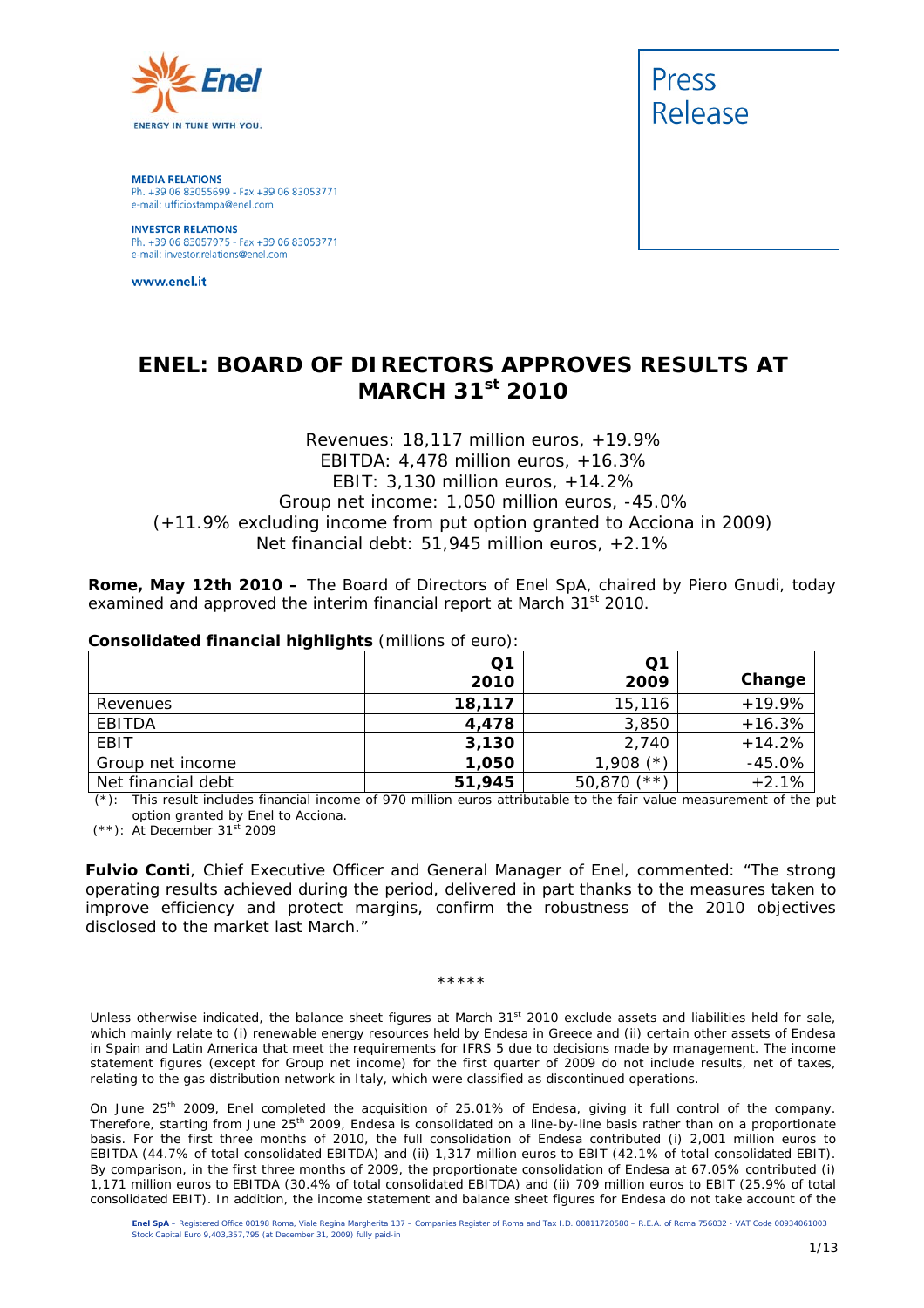



possible effects of completion of the purchase price allocation process for 25.01% of that company to the assets acquired and liabilities and potential liabilities assumed.

This press release uses a number of "alternative performance indicators" not envisaged in the IFRS-EU accounting standards (i.e. EBITDA, net financial debt, net capital employed, net assets held for sale). In accordance with recommendation CESR/05-178b published on November  $3<sup>rd</sup>$  2005, the criteria used to calculate these indicators are described at the end of the release.

\*\*\*\*\*

# **OPERATIONAL HIGHLIGHTS**

## **Electricity and gas sales**

Electricity sold by the Enel Group in the first quarter of 2010 was 79.5 TWh, up 11.8 TWh (+17.4%) compared with the 67.7 TWh sold in the first three months of 2009. This increase is largely attributable to increased sales abroad (+15.7 TWh), connected mainly with the change in the method of consolidation of Endesa, partially offset by decreased sales volumes in Italy (- 3.9 TWh).

Sales of gas to end users in the first quarter of 2010 were 3.5 billion cubic metres, up 0.7 billion cubic metres (+25%) versus 2.8 billion cubic metres in the corresponding period of 2009. Sales of gas abroad rose by 0.5 billion cubic metres, mainly due to the change in consolidation of Endesa, while domestic sales rose by 0.2 billion cubic metres.

#### **Power generation**

Net electricity generated by the Enel Group in the first quarter of 2010 was 72.6 TWh (+14.9% from the 63.2 TWh in the first three months of the previous year), of which 20.7 TWh in Italy and 51.9 TWh abroad.

The Enel Group's plants in Italy generated 20.7 TWh, in line with the first quarter of the previous year. In particular, increased thermal generation (+0.5 TWh) and generation from other resources (+0.1 TWh) fully offset the decline in hydroelectric generation due to the less favourable water conditions encountered in the first quarter of 2010 compared with the first quarter of 2009 (-0.6 TWh).

Total demand for electricity in Italy was 80.9 TWh in the first quarter of 2010, up 1.9% compared with the 79.4 TWh of the year-earlier period, while net imports fell 0.9 TWh, from 12.6 TWh in the first quarter of 2009 to 11.7 TWh in the same period of 2010 (-7.1%).

Net electricity generated abroad by the Enel Group in the first three months of 2010 came to 51.9 TWh, up 9.4 TWh (+22.1%) from 42.5 TWh posted in the first three months of the previous year. The increase is mainly attributable to the greater contribution of Endesa (+7.1 TWh), largely as a result of the line-by-line consolidation of the company from the end of June 2009, and increased output by Enel OGK-5 (+1.5 TWh, due to greater electricity demand in Russia), Enel Maritza East 3 (+0.3 TWh) and Slovenské elektrárne (+0.2 TWh).

Of the total generation by Enel power plants in Italy and abroad, 54.9% came from thermal generation, 31.0% from renewables (hydro, wind, geothermal and biomass) and 14.1% from nuclear.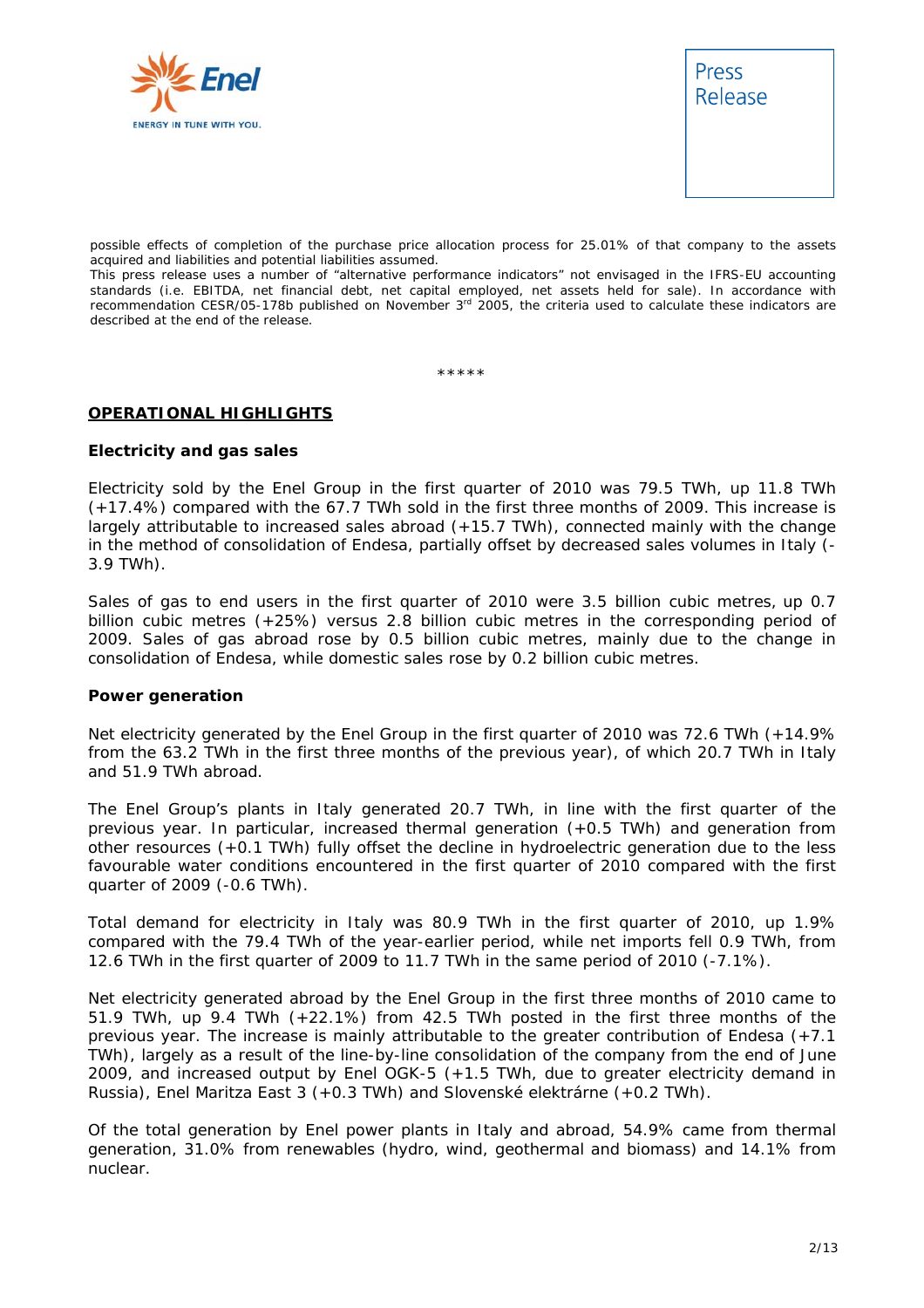



# **Distribution of electricity**

Electricity distributed by the Enel Group network totalled 108.2 TWh in the first three months of 2010, of which 62.0 TWh in Italy and 46.2 TWh abroad.

The volume of electricity distributed in Italy by Enel rose by 1.8 TWh (+3%) compared with the first quarter of the previous year, essentially in line with the trend in demand for electricity in Italy.

Volumes distributed abroad totalled 46.2 TWh, an increase of 14.5 TWh (+45.7%) compared with the first quarter of the previous year due to the greater contribution of Endesa (+14.4) TWh), mainly due to the change in the method of consolidation.

\*\*\*\*\*

#### **CONSOLIDATED FINANCIAL HIGHLIGHTS**

#### **Consolidated results for the first quarter of 2010**

**Revenues** in the first quarter of 2010 came to €18,117 million, an increase of €3,001 million with respect to the same period in 2009 (+19.9%). The rise was essentially attributable to increased revenues from electricity sales earned abroad mainly due to the change in the consolidation method of Endesa (from proportionate to line-by-line) starting from the end of June 2009 as consequence of the acquisition of the additional 25.01% of the company. These effects are partially offset by the decrease in revenues from electricity sales on the domestic market as a result of the decline in volumes sold.

With regard to the results of the individual operating divisions, revenues of the Market Division totalled 5,088 million euros (-15.2%), those of the Generation and Energy Management Division came to 4,468 million euros (-15.2%), those of the Engineering and Innovation Division came to 174 million euros (-36.7%), those of the Infrastructure and Networks Division totalled 1,697 million euros (+8.9%), those of the Iberia and Latin America Division were 7,495 million euros (+101.0%), those of the International Division totalled 1,638 million euros (+17.2%) and those of the Renewable Energy Division were 457 million euros (+10.1%).

**EBITDA** in the first quarter of 2010 was 4,478 million euros, compared with 3,850 million euros in the first quarter of 2009, an increase of 628 million euros (+16.3%) mainly due to the change in the consolidation method of Endesa and an improvement in EBITDA in the Iberian market.

More specifically, EBITDA of the Market Division was 157 million euros (+35.3%), that of the Generation and Energy Management Division totalled 660 million euros (-28.1%), that of the Infrastructure and Networks Division amounted to 921 million euros (+2.9%), that of the Iberia and Latin America Division was 2,001 million euros (+70.9%), that of the International Division totalled 377 million euros (-1.0%) and that of the Renewable Energy Division was 326 million euros (+11.3%).

**EBIT** in the first quarter of 2010 was 3,130 million euros, compared with 2,740 million euros a year earlier, an increase of 390 million euros (+14.2%). This reflects the rise in EBITDA despite the 238 million euro increase in depreciation and amortisation, mainly due to the change in the consolidation method of Endesa.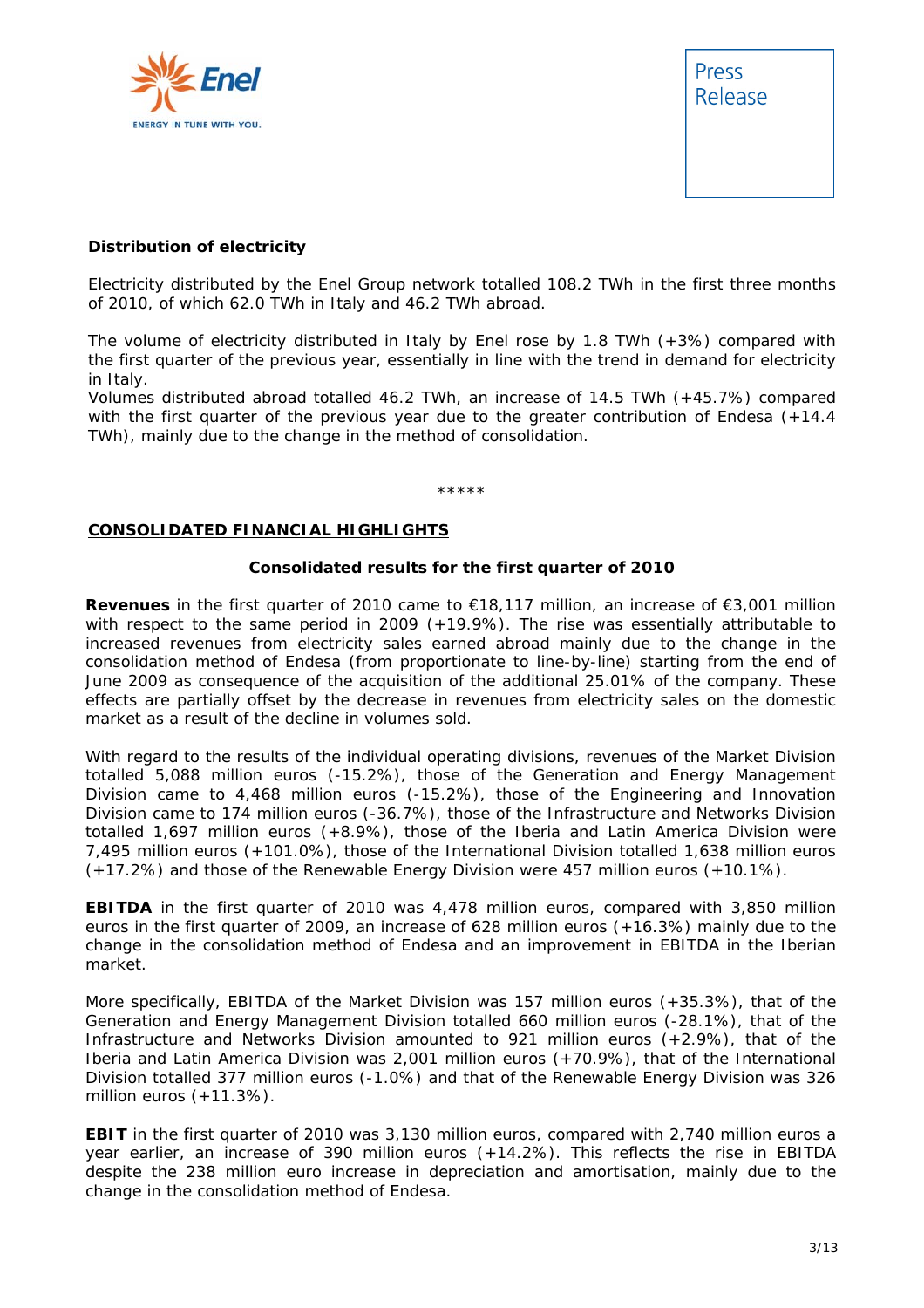



More specifically, the EBIT of the Market Division totalled 78 million euros (+41.8%), that of the Generation and Energy Management Division was 520 million euros (-30.6%), that of the Infrastructure and Networks Division came to 708 million euros (+3.4%), that of the Iberia and Latin America Division was 1,317 million euros (+85.8%), that of the International Division was 236 million euros (-6.7%) and that of the Renewable Energy Division totalled 262 million euros (+10.1%).

**Group net income** was €1,050 million in the first quarter of 2010, compared with €1,908 million in the first three months of 2009 (-45%).

More specifically, the strong operating performance in the first quarter of 2010 was more than offset by lower income from financial operations, which in the first quarter of 2009 included the financial income of 970 million euros releted to the fair value measurement of the put option granted by Enel to Acciona on 25.01% of Endesa, taking account of the expected early exercise of the option, which did in fact take place in the second quarter of 2009. Net of the effect of this financial income, Group net income increases by 11.9%

The **consolidated balance sheet** at March 31st 2010 showed net capital employed of 98,246 million euros (95,223 million euros at December 31<sup>st</sup> 2009) including net assets held for sale of 583 million euros (348 million euros at December  $31^{st}$  2009). This was financed by shareholders' equity of 46,301 million euros (44,353 million euros at December  $31<sup>st</sup>$  2009) and by net financial debt of 51,945 million euros (50,870 million euros at December 31<sup>st</sup> 2009). At March 31<sup>st</sup> 2010, the **debt/equity** ratio was 1.12, compared with 1.15 at the end of 2009.

**Capital expenditure** was 1,133 million euros in the first quarter of 2010, an increase of 24 million euros (+2.2%) compared with the year-earlier period, mainly attributable to greater capital expenditure on generation plants.

At March 31<sup>st</sup> 2010, there were 80,745 Enel Group **employees** (81,208 at December 31<sup>st</sup> 2009), a decrease of 463 entirely attributable to the net balance of hirings and terminations. At March  $31<sup>st</sup>$  2010 the total number of Group employees working abroad was 42,804.

\*\*\*\*\*

## **RECENT KEY EVENTS**

**On March 31st 2010**, Gazprom paid Eni and Enel 1,182 million dollars (of which 473 million dollars pertaining to Enel) as the second and final tranche under the agreement of June  $5<sup>th</sup>$ 2009 for the sale of 51% of SeverEnergia (60% owned by Eni and 40% owned by Enel). The total price paid to the two partners by Gazprom, including the first tranche paid on September  $23<sup>rd</sup>$  2009, was about 1.6 billion dollars. Therefore, Enel received a total of about 626.5 million dollars.

On **April 9th 2010**, Enel, EDF and the Finmeccanica Group companies Ansaldo Energia and Ansaldo Nucleare, signed a major Memorandum of Understanding. The objective of the agreement is to specify areas of cooperation between Enel, EDF and Ansaldo Energia (which wholly owns Ansaldo Nucleare) in the development and construction of at least four Areva EPRs (Evolutionary Pressurised Water Reactors) that Enel and EDF intend to build in Italy. Enel and EDF will act as investors and architect engineers, with overall responsibility for the project as well as management, construction and commissioning of the plants. They will leverage the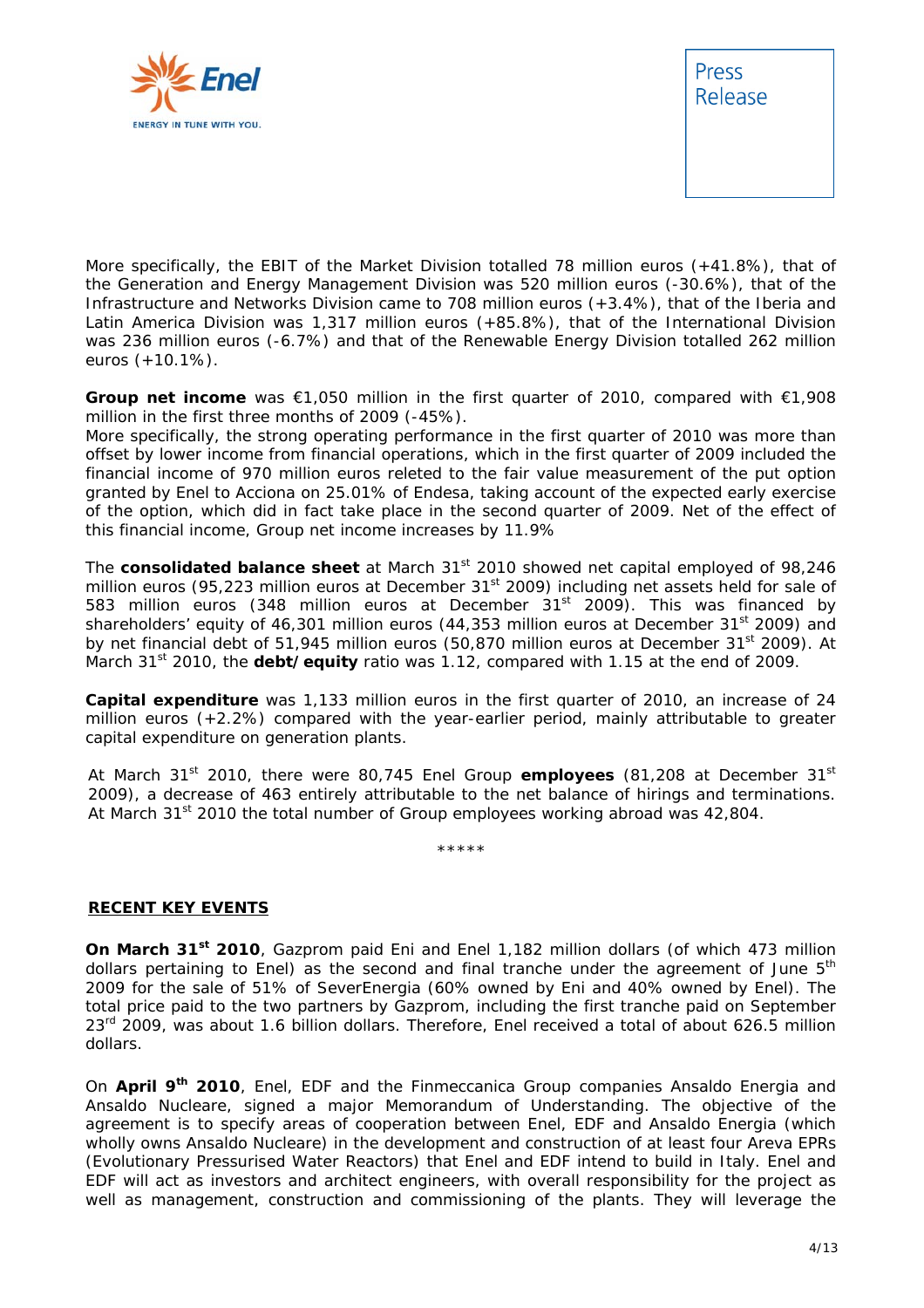



experience of Ansaldo both in the study, design and commissioning activities of nuclear systems and in support for licencing.

On **April 19th 2010**, Enel agreed a 5-year revolving credit facility for 10 billion euros to replace a 5 billion euro syndicated loan that was to expire in November 2010. The new credit line can be used directly by Enel and by Enel Finance International SA (wholly owned by Enel SpA), offering the Group further financial flexibility for its day-to-day cash requirements. This credit facility does not fall under the Group's debt refinancing programme but does provide another tool for managing working capital.

On **April 20th 2010**, Enel Trade, the Enel Group company that operates in the provisioning of energy commodities and trading – finalised the acquisition of the Italian gas sector assets of Stratic Energy Corporation in Northern Italy, in the implementation of the agreement signed in November 2009. These assets include about 0.7 billion cubic metres of reserves and a number of exploration permits, acquired for a total of 33 million euros in cash. Enel Trade will pay Stratic a further 6.6 million euros provided that the first phase of production starts before the end of 2011, progressively reducing the amount down to no payment if production starts as from 2013.

On **April 26th 2010**, Enel and Inter Rao Ues signed a Memorandum of Understanding for cooperation in the nuclear power sector, construction of new plants and technological innovation, energy efficiency and distribution in Russia and the countries of Eastern Europe. One major project will be the analysis of the development of a new nuclear plant in Kaliningrad, the first public-private partnership in the nuclear power field in Russia. The plant will consist of two units of 1,170 MW each and will employ the third-generation VVER 1200 technology. The facility is expected to begin operation between 2016 and 2018, with a significant proportion of the electricity generated to go to the nearby European markets. Inter Rao Ues will provide the terms and conditions of participation by foreign investors in the new nuclear reactor as well as the technical specifications for the distribution of the electricity generated. Enel will study the technical, economic and regulatory aspects of the project to assess the conditions and form of its participation in the initiative.

On **May 10th 2010**, a 21 MW wind plant entered service at Shabla, in Bulgaria. The plant is run by Enel Green Power, the Group company specialised in the development and operation of renewable energy facilities in Italy and abroad. The start-up of the plant doubles Enel Green Power's wind capacity in Bulgaria, from 21 MW to 42 MW.

\*\*\*\*\*

## **OUTLOOK**

Enel has the skills and strategies needed to seize the opportunities offered by the potential growth in electricity demand, which in the early months of 2010 has already shown signs of recovery in nearly all the countries in which the Group operates.

Therefore, Enel will continue to invest in research and development in the renewables sector and in programmes to affirm its leadership, thanks to the competitive cost structure and to the great diversification of its plants by type of generation technology and by geographical area. The operational excellence programmes under way and the synergies generated by the ever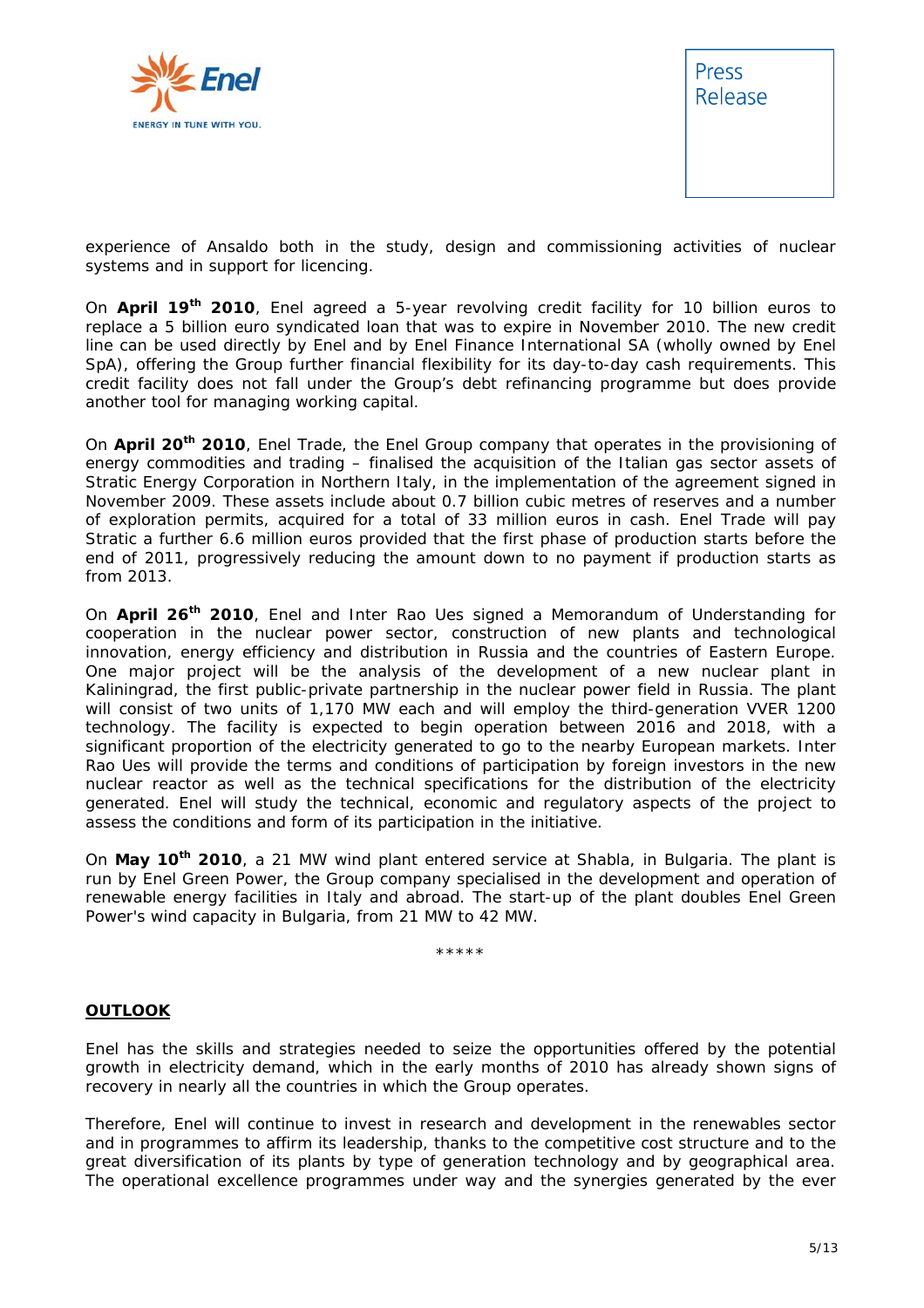



closer integration with Endesa will help boost operating cash flow and strengthen Enel's cost leadership.

In addition, the extraordinary portfolio optimisation initiatives already planned and the generation of operational cash flow will make it possible to reduce the level of debt, with a consequent improvement in the Group's financial structure.

The contribution of the actions and programmes undertaken should enable Enel to achieve the targets announced for 2010.

\*\*\*\*\*

*At 5:30 p.m. today, May 12th 2010, a conference call will be held to present the results of the first quarter of 2010 to financial analysts and institutional investors. Journalists are also invited to listen in on the call. Documentation relating to the conference call will be available on Enel's website (www.enel.com) in the Investor Relations section from the beginning of the event*.

Tables presenting the results of the individual Divisions (which do not take account of *intersegment eliminations) are attached below, as are the condensed income statement, the statement of comprehensive income, the condensed balance sheet and the condensed cash flow statement for the Enel Group. A descriptive summary of the alternative performance indicators is also attached.* 

*The manager responsible for the preparation of the corporate financial reports, Luigi Ferraris, declares, pursuant to Article 154-bis, paragraph 2, of the Consolidated Law on Financial Intermediation, that the accounting information contained in this press release corresponds with that contained in the accounting documentation, books and records.*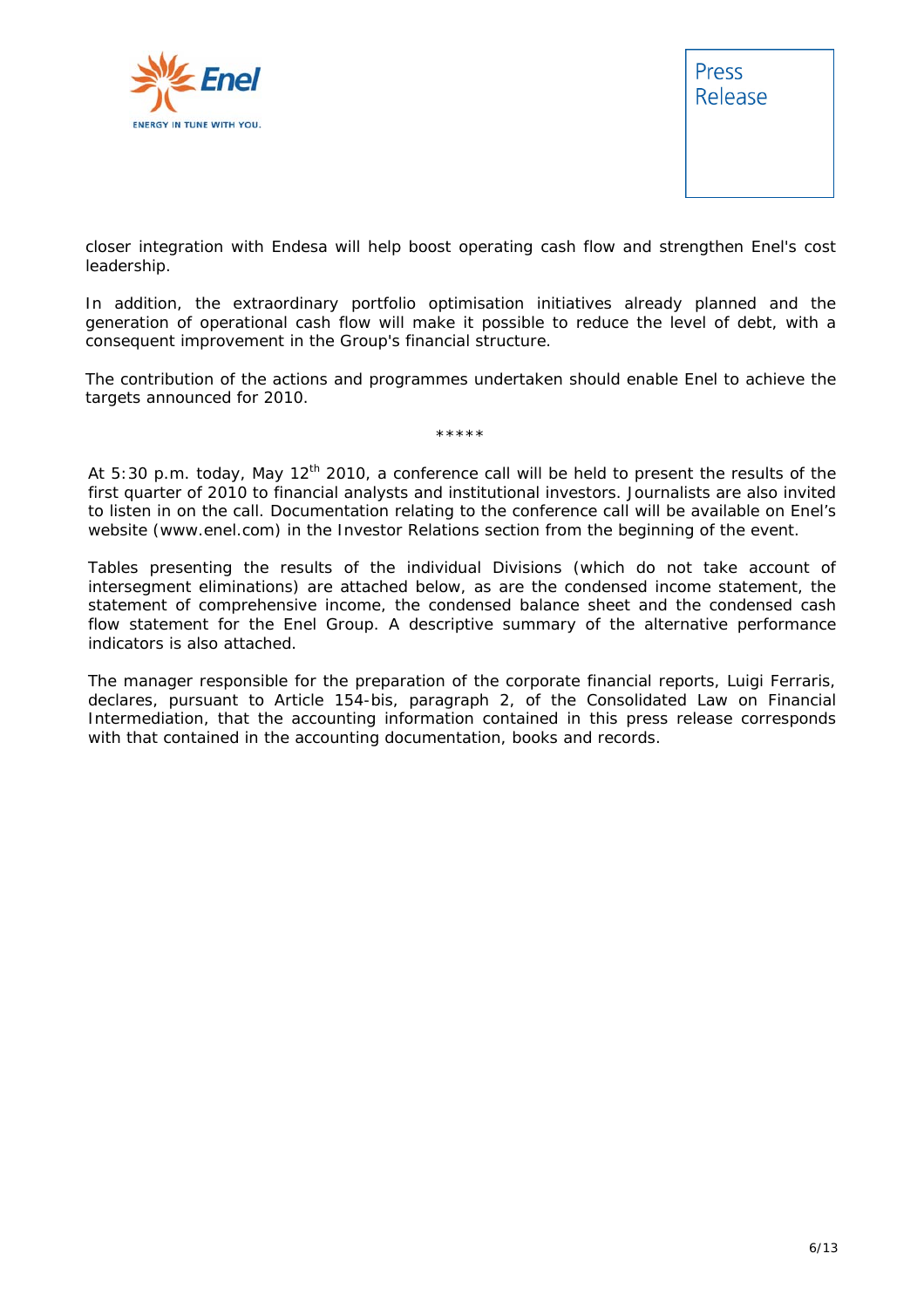



# **Results of the Divisions**

The representation of performance and financial results by Division presented here is based on the approach used by management in assessing Group performance for the two periods. Specifically, management has taken into account the organisational structure introduced by the Group in September 2008, with the establishment of the "Renewable Energy" Division alongside the existing Divisions in the organisation implemented in December 2007 and operational since January 1st 2008.

# **Market Division**

**Results** (millions of euros)**:** 

|                     | Q1<br>2010 | Q1<br>2009 | Change   |
|---------------------|------------|------------|----------|
| Revenues            | 5,088      | 5,998      | $-15.2%$ |
| EBITDA              | 157        | 116        | $+35.3%$ |
| EBIT                | 78         | 55         | $+41.8%$ |
| Capital expenditure | 4          |            | $-42.9%$ |

# **Generation and Energy Management Division**

#### **Results** (millions of euros)**:**

|                     | Q <sub>1</sub> | Q1    |          |
|---------------------|----------------|-------|----------|
|                     | 2010           | 2009  | Change   |
| Revenues            | 4,468          | 5,270 | $-15.2%$ |
| EBITDA              | 660            | 918   | $-28.1%$ |
| <b>EBIT</b>         | 520            | 749   | $-30.6%$ |
| Capital expenditure | 131            | 169   | $-22.5%$ |

## **Engineering and Innovation Division**

#### **Results** (millions of euros)**:**

|                     | Q1<br>2010 | Q1<br>2009               | Change   |
|---------------------|------------|--------------------------|----------|
| Revenues            | 174        | 275                      | $-36.7%$ |
| EBITDA              |            | ⌒<br>J                   | $-33.3%$ |
| EBIT                |            | ኅ<br>J                   | $-66.7%$ |
| Capital expenditure |            | $\overline{\phantom{0}}$ |          |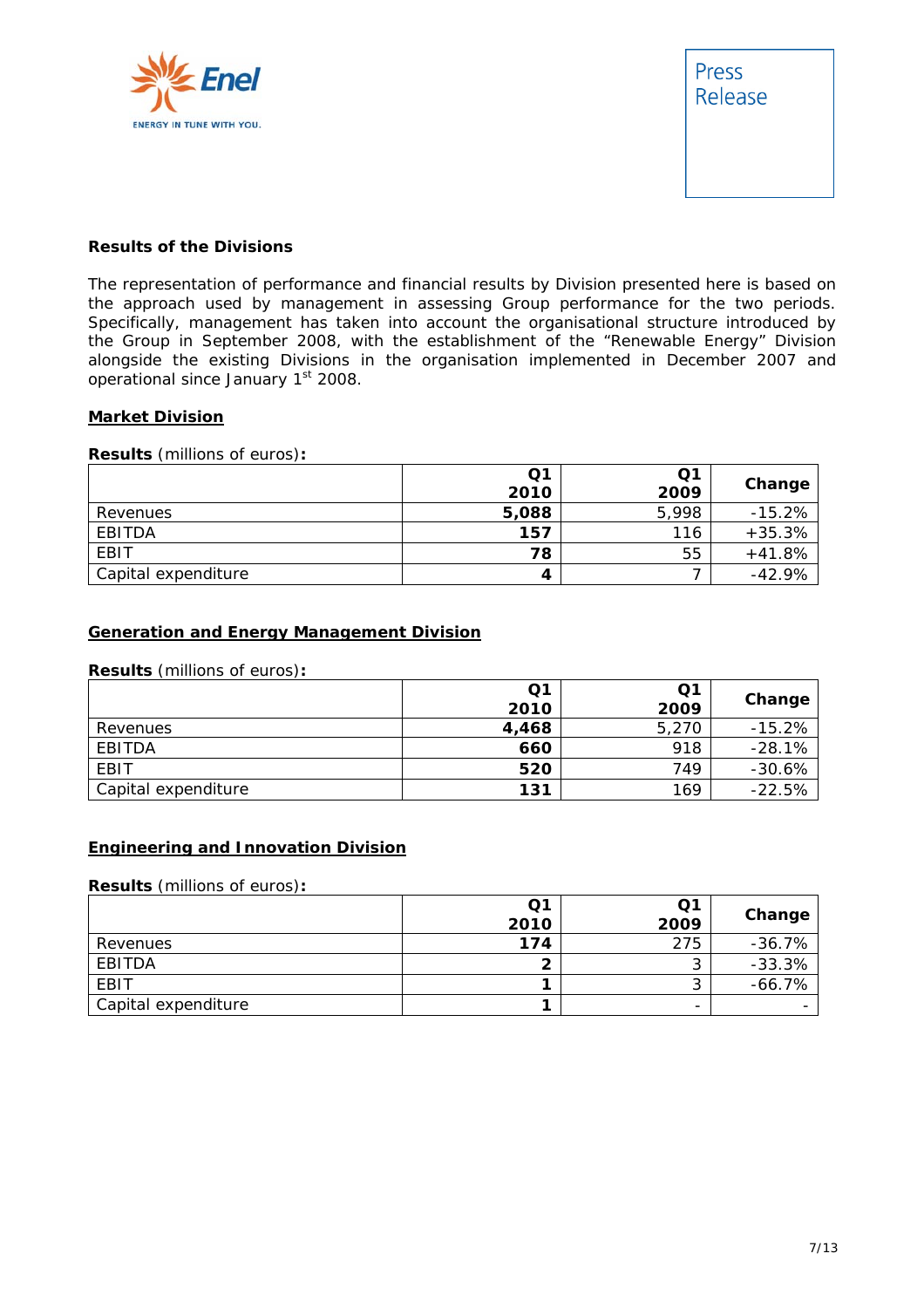

# **Infrastructure and Networks Division**

# **Results** (millions of euros)**:**

|                     | Q1<br>2010 | Q1<br>2009 | Change  |
|---------------------|------------|------------|---------|
| Revenues            | 1,697      | 1,558      | $+8.9%$ |
| EBITDA              | 921        | 895        | $+2.9%$ |
| EBIT                | 708        | 685        | $+3.4%$ |
| Capital expenditure | 238        | 249        | $-4.4%$ |

# **Iberia and Latin America Division**

# **Results** (millions of euros)**:**

|                     | Q1<br>2010 | Q1<br>2009 | Change    |
|---------------------|------------|------------|-----------|
| Revenues            | 7,495      | 3.729      | $+101.0%$ |
| EBITDA              | 2,001      | 1.171      | $+70.9%$  |
| EBIT                | 1,317      | 709        | $+85.8%$  |
| Capital expenditure | 381        | 386        | $-1.3%$   |

## **International Division**

# **Results** (millions of euros)**:**

|                     | Q1<br>2010 | Q <sub>1</sub><br>2009 | Change   |
|---------------------|------------|------------------------|----------|
| Revenues            | 1,638      | 1,398                  | $+17.2%$ |
| EBITDA              | 377        | 381                    | $-1.0%$  |
| EBIT                | 236        | 253                    | $-6.7%$  |
| Capital expenditure | 204        | 177                    | $+15.3%$ |

# **Renewable Energy Division**

#### **Results** (millions of euros)**:**

|                     | Q1   | Q1   | Change   |
|---------------------|------|------|----------|
|                     | 2010 | 2009 |          |
| Revenues            | 457  | 415  | $+10.1%$ |
| EBITDA              | 326  | 293  | $+11.3%$ |
| EBIT                | 262  | 238  | $+10.1%$ |
| Capital expenditure | 150  | 106  | $+41.5%$ |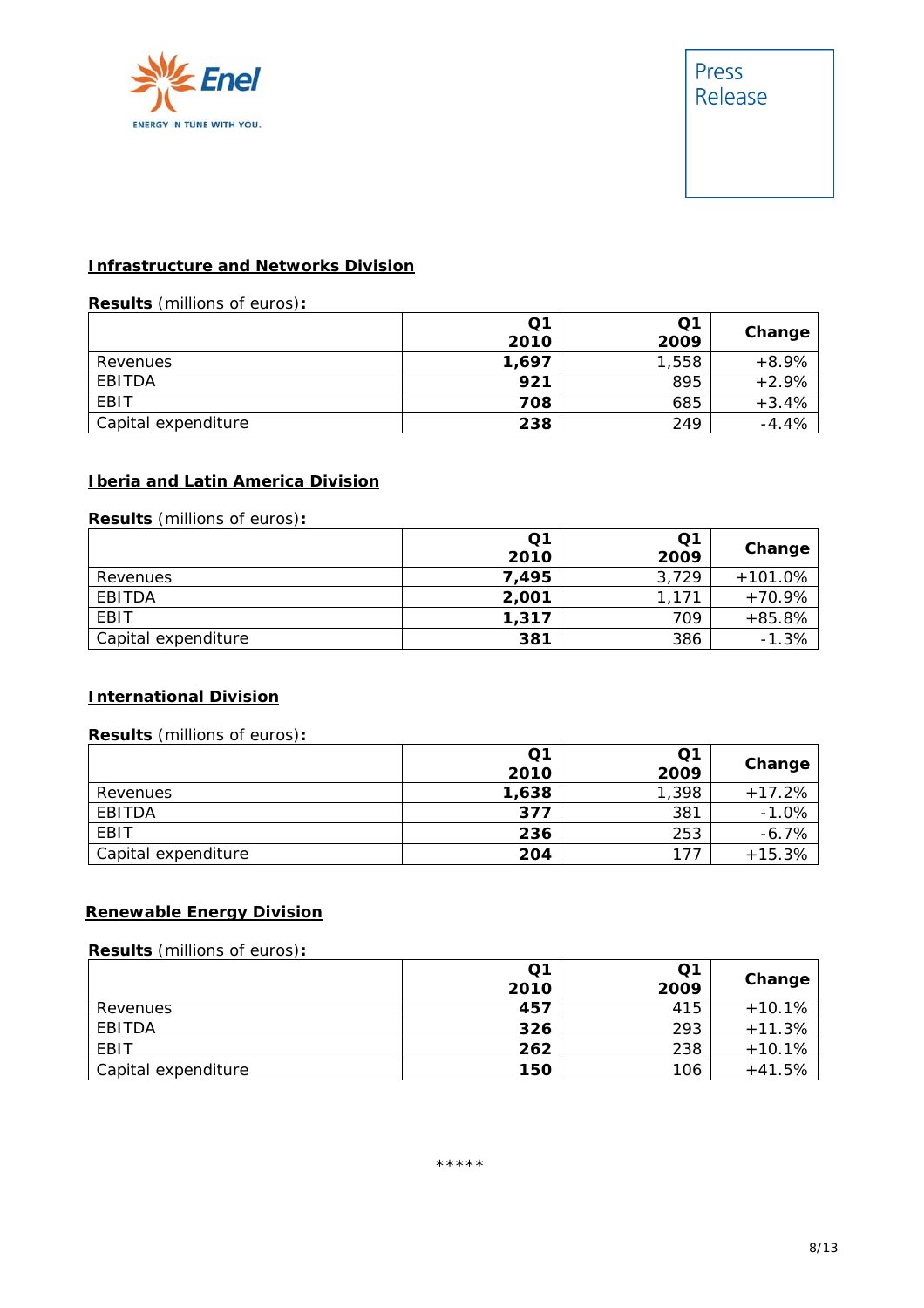

Press Release

# **ALTERNATIVE PERFORMANCE INDICATORS**

The following section describes a number of alternative performance indicators, not envisaged under the IFRS-EU accounting standards, which are used in this press release in order to facilitate the assessment of the Group's performance and financial position.

- **EBITDA** : an indicator of Enel's operating performance, calculated as "Operating income" plus "Depreciation, amortisation and impairment losses";
- **Net financial debt** : an indicator of Enel's financial structure, determined by "Long-term loans" and "Short-term loans and the current portion of long-term loans" less "Cash and cash equivalents", current and non-current financial assets (financial receivables and securities other than equity investments) included in "Other current assets" and "Other non-current assets";
- **Net capital employed**: calculated as the sum of "Current assets", "Non-current assets" and "Net assets held for sale", net of "Current liabilities" and "Non-current liabilities", excluding the items considered in the definition of net financial debt;
- **Net assets held for sale:** calculated as the algebraic sum of "Assets held for sale" and "Liabilities held for sale".

\*\*\*\*\*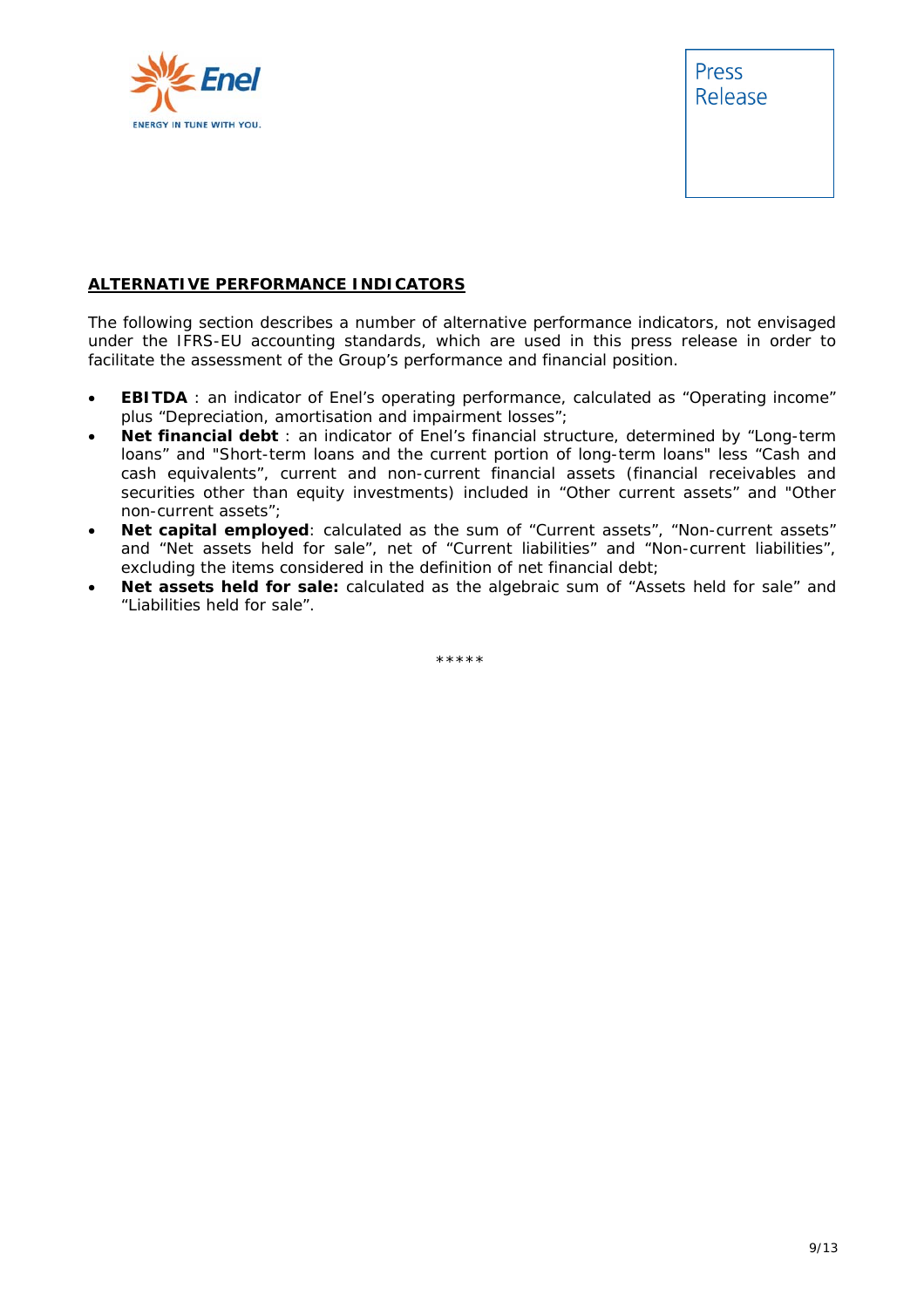

# **Condensed Consolidated Income Statement**

| Millions of euro                                                                               | First three months |        |          |           |
|------------------------------------------------------------------------------------------------|--------------------|--------|----------|-----------|
|                                                                                                | 2010               | 2009   | Change   |           |
| <b>Total revenues</b>                                                                          | 18,117             | 15,116 | 3,001    | 19.9%     |
| <b>Total costs</b>                                                                             | 13,717             | 11,008 | 2,709    | 24.6%     |
| Net income/(charges) from commodity risk<br>management                                         | 78                 | (258)  | 336      |           |
| <b>GROSS OPERATING MARGIN</b>                                                                  | 4,478              | 3,850  | 628      | 16.3%     |
| Depreciation, amortization and impairment losses                                               | 1,348              | 1,110  | 238      | 21.4%     |
| <b>OPERATING INCOME</b>                                                                        | 3,130              | 2,740  | 390      | 14.2%     |
| Financial income                                                                               | 804                | 1,594  | (790)    | -49.6%    |
| Financial expense                                                                              | 1,741              | 1,278  | 463      | 36.2%     |
| Total financial income/(expense)                                                               | (937)              | 316    | (1, 253) |           |
| Share of income/(expense) from equity investments<br>accounted for using the equity method     | $\overline{2}$     | 9      | (7)      | -77.8%    |
| <b>INCOME BEFORE TAXES</b>                                                                     | 2,195              | 3,065  | (870)    | $-28.4%$  |
| Income taxes                                                                                   | 869                | 807    | 62       | 7.7%      |
| Income from continuing operations                                                              | 1,326              | 2,258  | (932)    | $-41.3%$  |
| Income from discontinued operations                                                            |                    | (134)  | 134      | $-100.0%$ |
| NET INCOME FOR THE PERIOD (shareholders of the<br>Parent Company and minority interests)       | 1,326              | 2,124  | (798)    | $-37.6%$  |
| Attributable to minority interests                                                             | 276                | 216    | 60       | 27.8%     |
| Attributable to shareholders of the Parent Company                                             | 1,050              | 1,908  | (858)    | $-45.0%$  |
| Earnings per share attributable to shareholders of the Parent<br>Company (euro) <sup>(1)</sup> | 0.11               | 0.20   | (0.09)   | $-45.0%$  |

(1) Diluted earnings per share are equal to basic earnings per share.

For comparative purposes, Group net income per share for first three months of 2009 has been calculated to take account of the diluting effect of the capital increase finalized on July 9, 2009.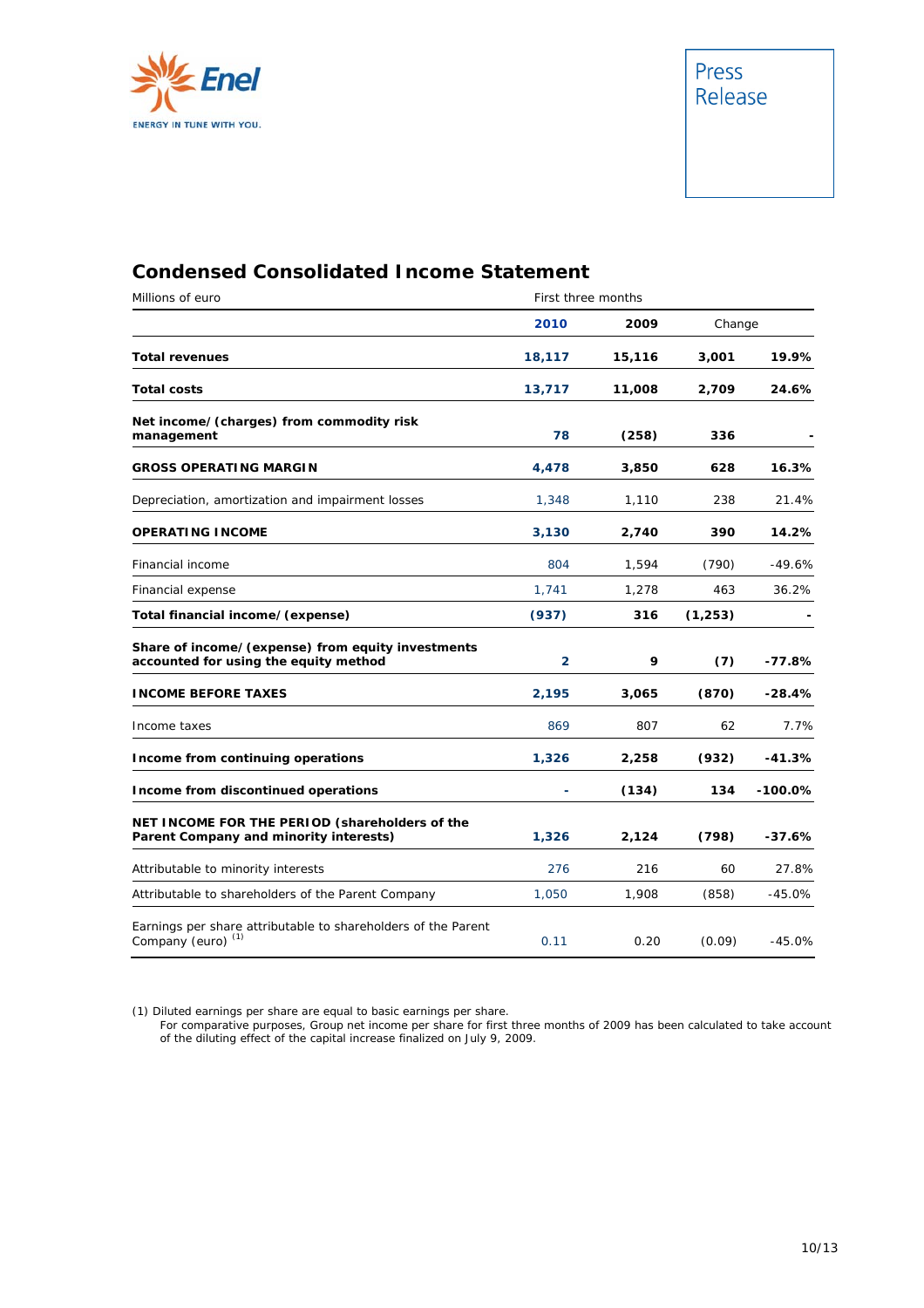

# **Statement of comprehensive income for the period**

| Millions of euro                                                                         | First three months |       |
|------------------------------------------------------------------------------------------|--------------------|-------|
|                                                                                          | 2010               | 2009  |
| Net income for the period (shareholders of the Parent Company and<br>minority interests) | 1,326              | 2,124 |
| Other components of comprehensive income:                                                |                    |       |
| Effective portion of change in the fair value of cash flow hedges                        | (220)              | (432) |
| Income recognized in equity by companies accounted for using equity method               | 25                 |       |
| Change in the fair value of financial investments available for sale                     | 50                 | 11    |
| Exchange rate differences                                                                | 1,079              | 107   |
| Income/(Loss) recognized directly in equity                                              | 934                | (314) |
| <b>COMPREHENSIVE INCOME FOR THE PERIOD</b>                                               | 2,260              | 1,810 |
| Attributable to:                                                                         |                    |       |
| - shareholders of the Parent Company                                                     | 1,500              | 1,485 |
| - minority interests                                                                     | 760                | 325   |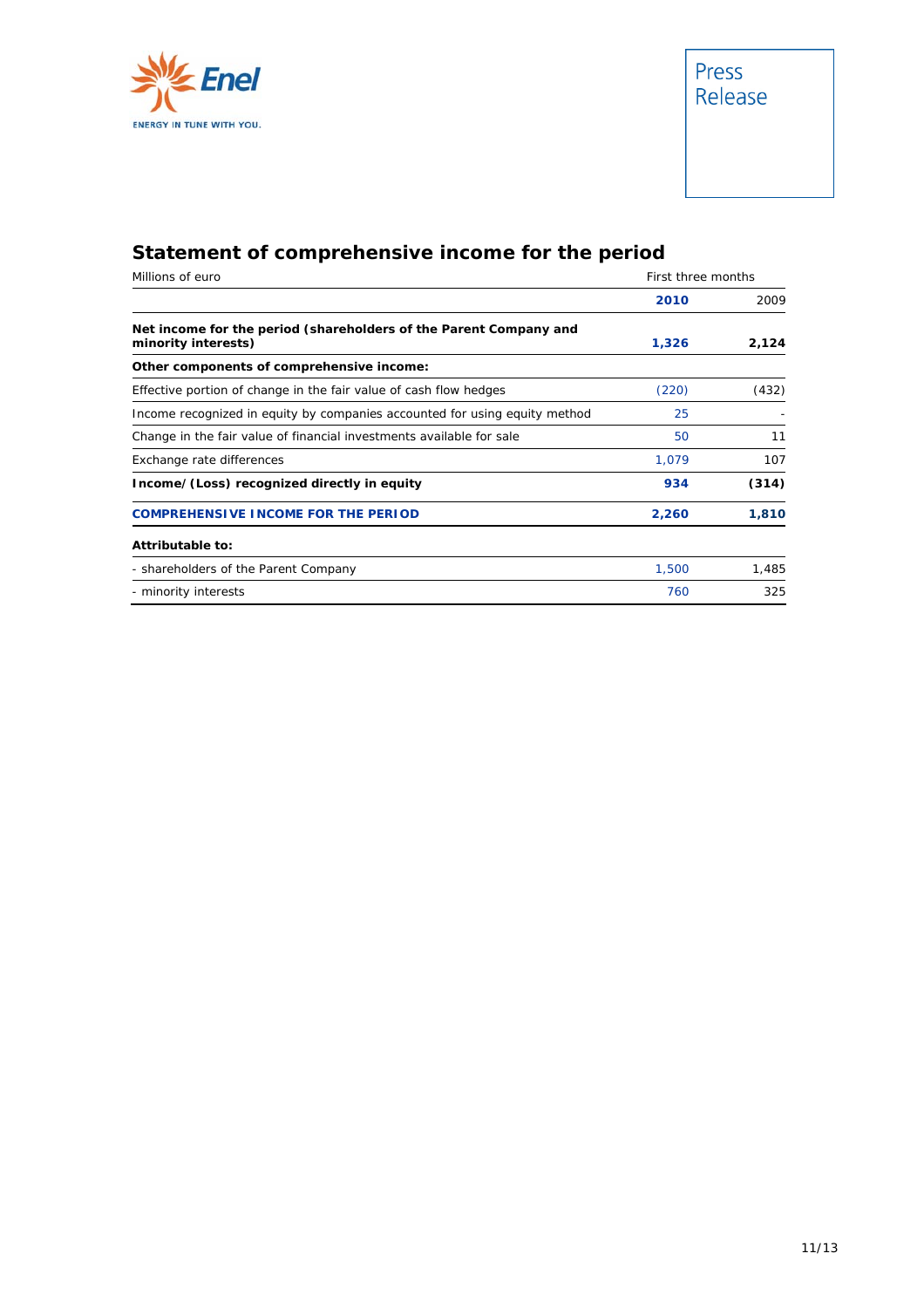

# **Condensed Consolidated Balance Sheet**

Millions of euro

|                                                                 | 31, 2010 | At March At December 31,<br>2009 | Change  |
|-----------------------------------------------------------------|----------|----------------------------------|---------|
| <b>ASSETS</b>                                                   |          |                                  |         |
| <b>Non-current assets</b>                                       |          |                                  |         |
| - Property, plant and equipment and intangible assets           | 94,942   | 94,367                           | 575     |
| - Goodwill                                                      | 19,641   | 19,372                           | 269     |
| - Equity investments accounted for using the equity method      | 996      | 1,029                            | (33)    |
| - Other non-current assets (1)                                  | 16,539   | 16,227                           | 312     |
| Total                                                           | 132,118  | 130,995                          | 1,123   |
| <b>Current assets</b>                                           |          |                                  |         |
| - Trade receivables                                             | 14,664   | 13,010                           | 1,654   |
| - Inventories                                                   | 2,348    | 2,500                            | (152)   |
| Cash and cash equivalents                                       | 5,978    | 4,170                            | 1,808   |
| - Other current assets <sup>(2)</sup>                           | 8,759    | 9,210                            | (451)   |
| Total                                                           | 31,749   | 28,890                           | 2,859   |
| <b>Assets held for sale</b>                                     | 1,000    | 572                              | 428     |
| <b>TOTAL ASSETS</b>                                             | 164,867  | 160,457                          | 4,410   |
| LIABILITIES AND SHAREHOLDERS' EQUITY                            |          |                                  |         |
| - Equity attributable to the shareholders of the Parent Company | 34,006   | 32,505                           | 1,501   |
| - Equity attributable to minority interests                     | 12,295   | 11,848                           | 447     |
| - Total                                                         | 46,301   | 44,353                           | 1,948   |
| Non-current liabilities                                         |          |                                  |         |
| - Long-term loans                                               | 58,535   | 55,850                           | 2,685   |
| - Other provisions and deferred tax liabilities                 | 22,120   | 22,201                           | (81)    |
| - Other non-current liabilities                                 | 4,634    | 4,793                            | (159)   |
| Total                                                           | 85,289   | 82,844                           | 2,445   |
| <b>Current liabilities</b>                                      |          |                                  |         |
| - Short-term loans and current portion of long-term loans       | 10,036   | 10,451                           | (415)   |
| Trade payables                                                  | 10,167   | 11,174                           | (1,007) |
| - Other current liabilities                                     | 12,657   | 11,411                           | 1,246   |
| Total                                                           | 32,860   | 33,036                           | (176)   |
| Liabilities held for sale                                       | 417      | 224                              | 193     |
| <b>TOTAL LIABILITIES</b>                                        | 118,566  | 116,104                          | 2,462   |
| TOTAL LIABILITIES AND SHAREHOLDERS' EQUITY                      | 164,867  | 160,457                          | 4,410   |

(1) Of which long-term financial receivables and other securities at March 31, 2010 for 8,022 millions of euro (7,936 millions of euro at December 31, 2009) and 122 millions of euro (108 millions of euro at December 31, 2009).

(2) Of which current portion of long-term financial receivables, short-term financial receivables and other securities at March 31, 2010 for 907 millions of euro (767 millions of euro at December 31, 2009), 1,493 millions of euro (2,353 millions of euro at December 31, 2009) and 104 millions of euro (97 millions of euro at December 31, 2009).